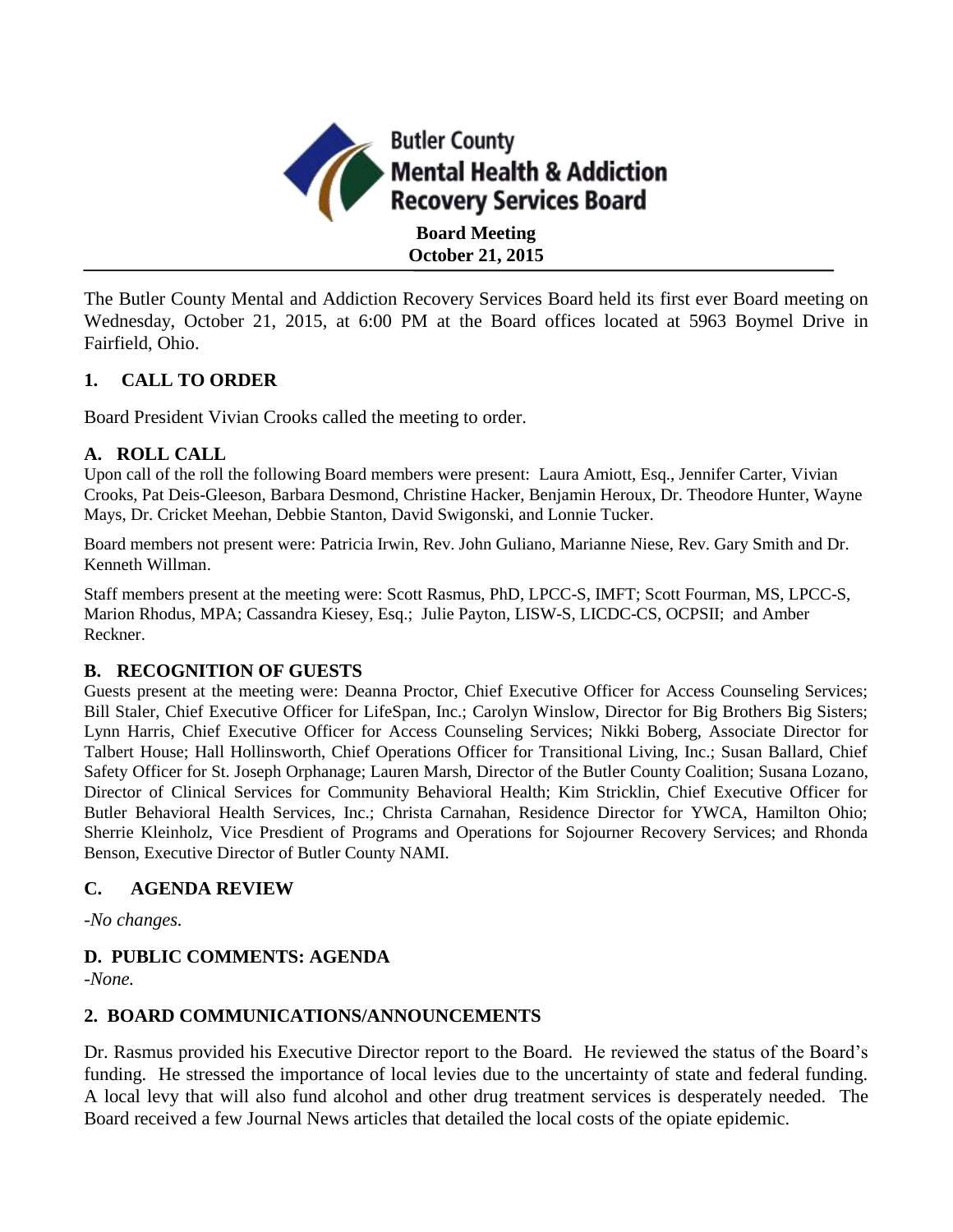Dr. Rasmus provided a brief update on the Board's strategic planning process. Ross Calvin from Brown Consulting will be here on November 2, 2015 to conduct focus group meetings and work on the Needs Assessment piece of the strategic plan. Dr. Rasmus noted that the state's new Continuity of Care requirements will be incorporated into the strategic plan.

An article on the cost of housing homeless citizens in Butler County was distributed to the Board. Dr. Rasmus noted that Board staff is currently vetting the possibility of taking over the administration of the Shelter + Care grant which is currently operated out of the Butler County Community Development Department. Additional information will be brought before the Board on this issue as it is received.

Finally, Board members received a copy of an article regarding the power of placebos.

#### **3. BOARD MINUTES**

## **A. BC MHARS Board Meeting Minutes September 16, 2015**

**B. Executive Committee Meeting Minutes September 16, 2015**

**Ms. Deis-Gleeson motioned and Ms. Amiott seconded to approve the BC MHARS Meeting Minutes of September 16, 2015. The vote carried the motion.**

**Ms. Deis-Gleeson motioned and Dr. Hunter seconded to approve the Executive Committee Meeting minutes of September 16, 2015. The vote carried the motion.**

## **4. MENTAL HEALTH PROGRAM COMMITTEE**

**A. MH Program Committee Meeting Minutes October 14, 2015**

## **Ms. Hacker motioned and Ms. Stanton seconded to approve the MH Program Committee Meeting minutes of October 14, 2015. The vote carried the motion.**

## **B. Access Counseling Services, LLC School Based Counseling Presentation**

The Mental Health Program Committee had an opportunity to hear about the School Based programs being provided by Access Counseling Services, LLC. The presentation has been included on BoardDocs for the Board's review.

## **C. State Hospital Update**

September's bed day usage at the state hospital was 5 civil beds and 16 forensic beds. For FY 2016, the Board is budgeted for 6 civil beds and 12 forensic beds. Year to date average is 5.3 civil beds and 15.7 forensic beds.

## **D. Access Counseling Services, LLC Central Pharmacy Allocation**

It is the recommendation of the Mental Health Program committee to allocate \$5,000 in Central Pharmacy funds to Access Counseling Services, LLC. These funds will come out of the overall Central Pharmacy allocation the Board receives from the state.

## **Ms. Stanton moved to approve allocating up to \$5,000 in Central Pharmacy funding to Access Counseling Services, LLC. Ms. Amiott seconded the motion. The vote carried the motion.**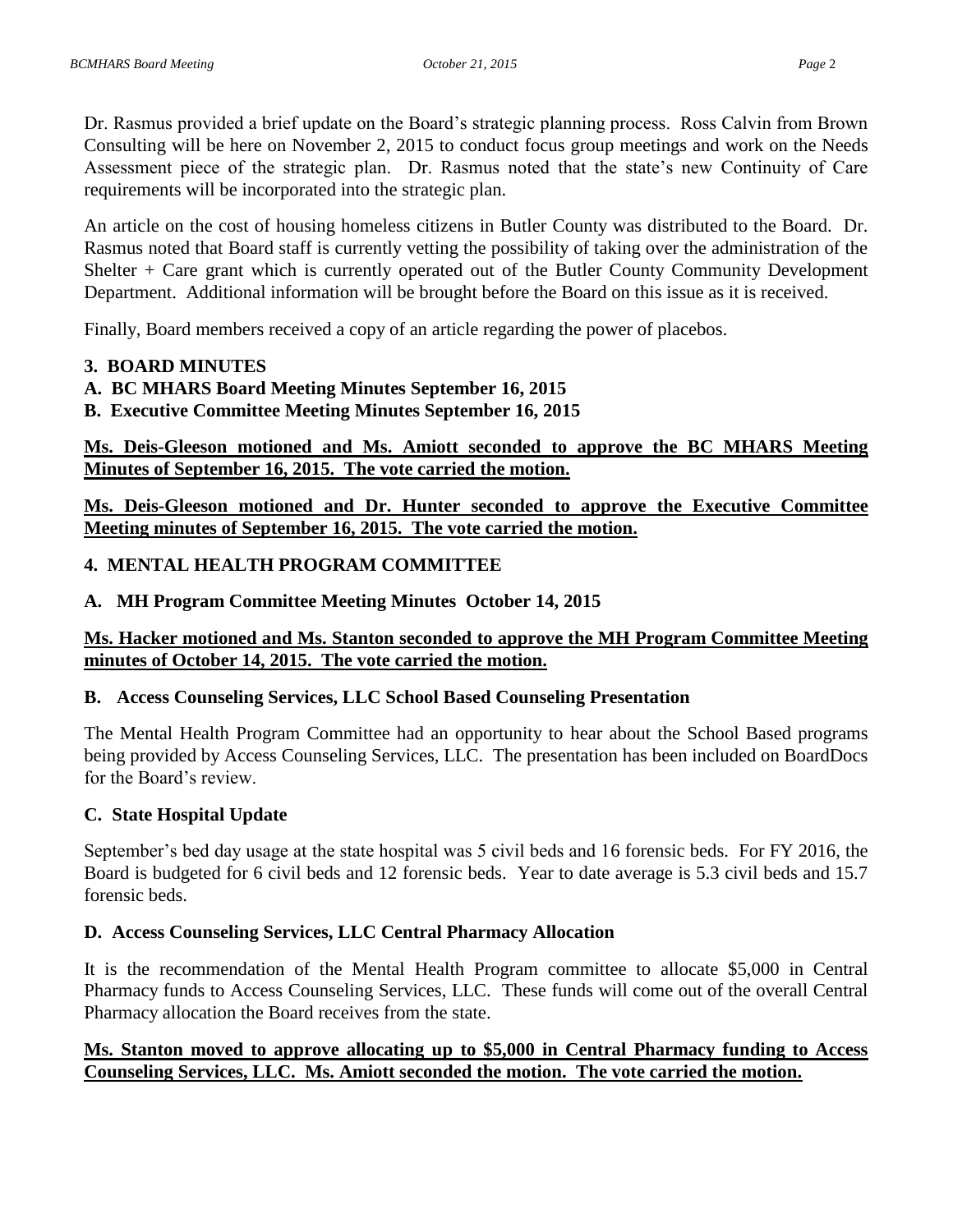## **E. Mental Illness & Violence Position Statement**

The Mental Health Program Committee discussed the possibility of drafting a statement on Mental Illness & Violence that could be provided to media outlets when the Board is asked about events involving violence and perpetrators who are mentally ill. There was concern about such a statement being used to stigmatize or profile individuals living with a mental illness. No other Board area has developed such a statement to our knowledge. The Committee is still considering recommendations on this issue.

## **F. ROSC Assessment**

The Mental Health Program Committee members were given a Recovery Oriented System of Care (ROSC) Assessment to fill out. The Assessment, provided by the Ohio Association of County Behavioral Health Authorities, was created to help determine Butler County's broad-based community strengths and areas of improvement within a ROSC framework. It will eventually be asking a diverse membership of our community stakeholders to complete the self-assessment. The assessment will be issued to indicate to the degree to which people feel the following statements reflect the activities, values, and practices of our community's behavioral health system.

The self-assessment should take about 15 minutes to complete. Individuals may not be knowledgeable about all of the items in the self-assessment but are encouraged to focus on their personal/professional experience when answering each item. Responses will remain confidential.

## **G. Next MH Program Committee Meeting**

The next meeting of the Mental Health Program Committee is Tuesday, November 10 from 4:30 – 6:00 PM. Other individuals are welcome to attend these public meetings even if they are not on the Committee.

# **5. ADDICTION RECOVERY SERVICES COMMITTEE**

## **A. ARS Committee Meeting Minutes October 13, 2015**

# **Mr. Tucker moved to approve the ARS Committee Meeting Minutes for October 13, 2015. Mr. Heroux seconded the motion. The vote carried the motion.**

## **B. Use of Marijuana Position Statement Revision**

In response to several Board members' desire to include additional information in the Board's Position Statement, the Addiction Recovery Services Committee has made a recommendation to update the Board's Use of Marijuana Position Statement. There will be references made available on the Board's website along with the Position Statement should anyone wish to review them.

## **Mr. Swigonski moved and Ms. Desmond seconded the following position statement on the Use of Marijuana:**

# **POSITION ON THE USE OF MARIJUANA**

**The Butler County Mental Health and Addiction Recovery Services Board believes that the use of marijuana is not benign – which is consistent with major medical organizations – as studies clearly outline the physical and mental harm of marijuana, including risk of breathing illness, implications of increased heart rate, psychotic disease, other cognitive**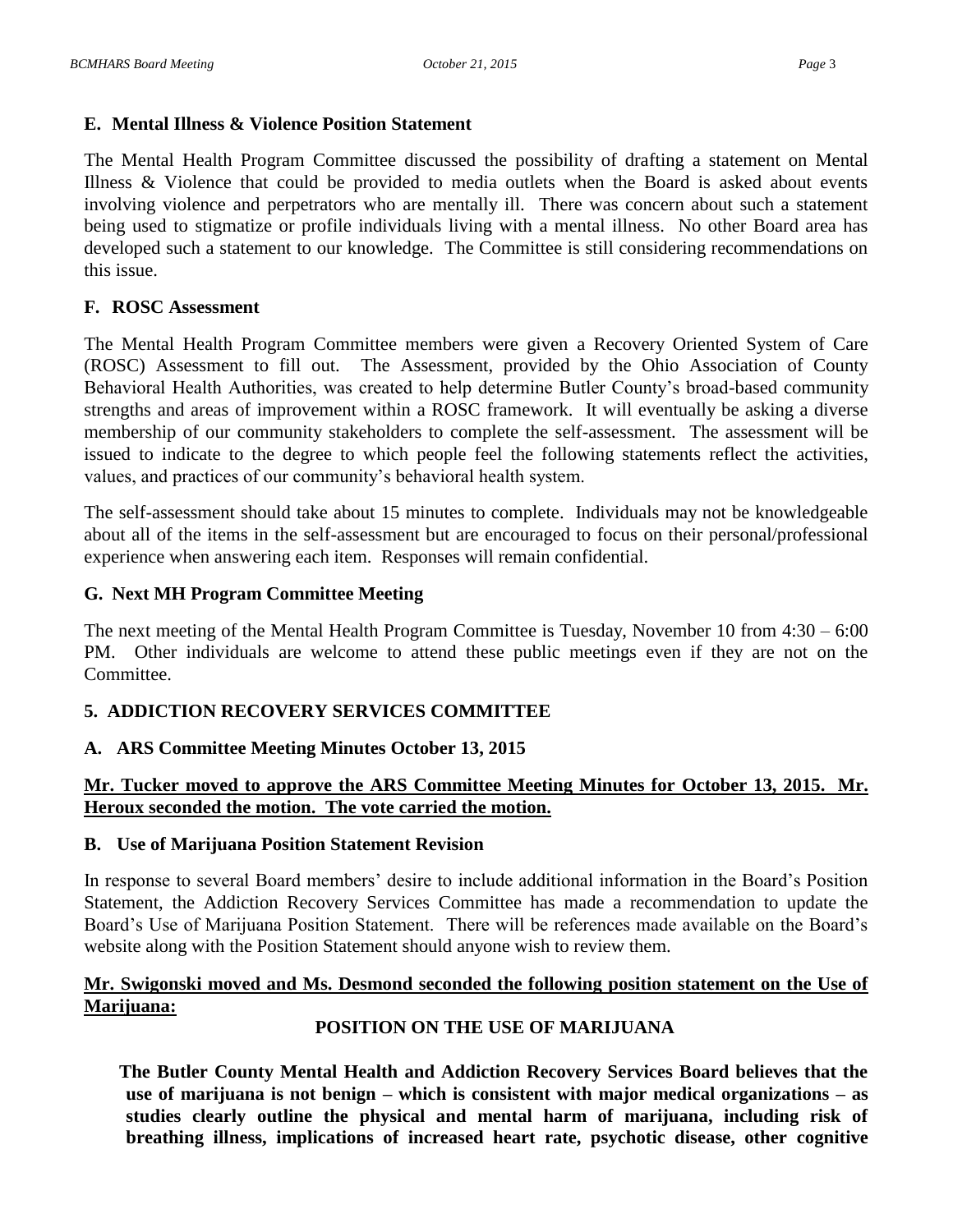**problems, and that pregnant women, children, and adolescents are especially vulnerable to its many known adverse effects.**

**The Board encourages people to examine the ramifications on society, including exacerbating a current problem of employers not being able to hire candidates or retain employees because of failed drug tests, decreased adolescent perceptions of marijuana's harmful effects, relationship problems, and a potential increase of individuals developing addictions to marijuana and other drugs.**

**The Board also believes that marijuana for medicinal purposes should be subject to the same research, consideration, and quality control as any other approved medication under the standards of the U.S. Food and Drug Administration (FDA). The vote carried the motion.**

# **C. Business Plan Update**

The Addiction Recovery Services Committee provided Board Staff with input and guidance relating to the development of the Business Plan to acquire additional funding from state and local sources for AOD services.

#### **D. Ripley Communications Contract for Business Plan**

It is the recommendation of the Addiction Recovery Services Committee to approve up to \$5,100 for Bruce Ripley's consultation and writing services for the development of the Board's Business Plan to increase funding for AOD services.

## **Ms. Desmond moved to approve the \$5,100 Ripley Communications Contract. Mr. Mays seconded the motion. The vote carried the motion.**

#### **E. Continuity of Care Legislation (Opioid & Co-Occurring addiction)**

Legislation details regarding the service requirements Boards must provide to individuals living with opioid and/or co—occurring addictions will be distributed in March, potentially going into effect July 1, 2016. It was noted that the weakest service area for the Butler County Board is Peer Mentoring.

#### **F. ROSC Assessment**

The Mental Health Program Committee members were given a Recovery Oriented System of Care (ROSC) Assessment to fill out. The Assessment, provided by the Ohio Association of County Behavioral Health Authorities, was created to help determine Butler County's broad-based community strengths and areas of improvement within a ROSC framework. It will eventually be asking a diverse membership of our community stakeholders to complete the self-assessment. The assessment will be issued to indicate to the degree to which people feel the following statements reflect the activities, values, and practices of our community's behavioral health system.

Committee members were also asked to determine the top five most important questions on the survey.

The self-assessment should take about 15 minutes to complete. Individuals may not be knowledgeable about all of the items in the self-assessment but are encouraged to focus on their personal/professional experience when answering each item. Responses will remain confidential.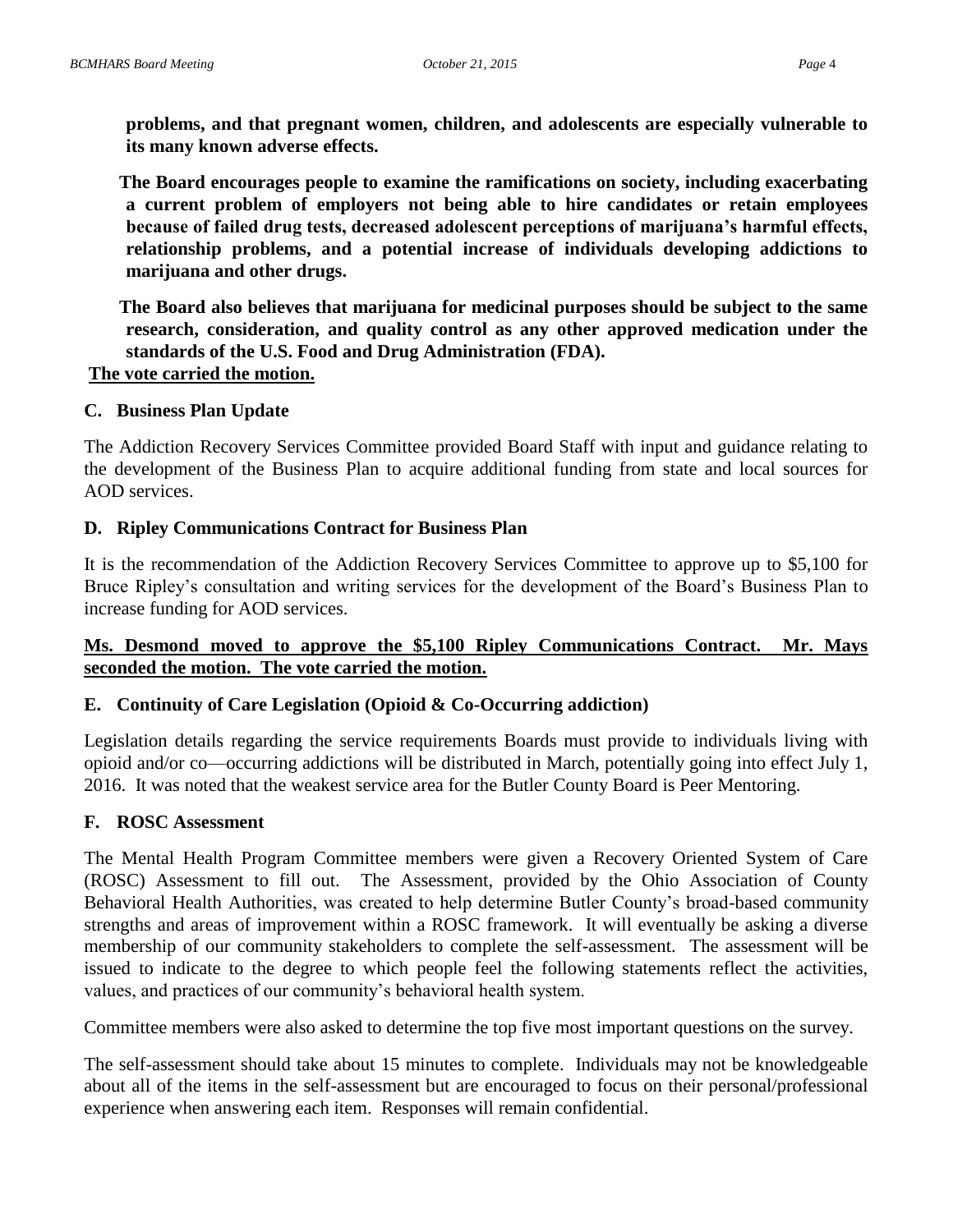## **G. Next ARS Committee Meeting**

The next meeting of the Addiction Recovery Services Committee is Tuesday, November 10 from 3:00 – 4:30 PM. Other individuals are welcome to attend these public meetings even if they are not on the Committee.

## **5. NEW BUSINESS**

# **A. 1.0 Mill Mental Health Renewal Levy Resolution**

This Resolution will go to the Butler County Commissioners to formally request that they allow a 1.0 mill Mental Health Renewal Levy to be placed on the ballot for the March 16, 2015 Primary Election.

## **Ms. Stanton moved to approve Resolution 2015-10-21-01, the 1.0 Mill Mental Health Renewal Levy Resolution. Ms. Amiott seconded the motion. The vote carried the motion.**

## **B. Budget Forecast**

The Board reviewed budget forecasts for both the mental health services side of the Board budget and the alcohol and other drug services side of the Board budget. Each multi-year forecast provided a best and worst case scenario. Dr. Rasmus stressed the critical importance of local levy funding for the county's behavioral health system.

## **C. August MHARS Monthly Financial Report**

Mr. Rhodus presented the August, 2015 Monthly Financial Report. At the end of August, the Board was 2.3% under budget or \$40,777.

# **Mr. Heroux moved to approve the August MHARS Monthly Financial Report. Ms. Stanton seconded the motion. The vote carried the motion.**

## **D. Integration Topics still needing addressed**

There are several merger integration topics still needing addressed, including the establishment of a single Fee for Service Contract and other policies that must be determined so they can be presented to the agencies during the 120 Day Notice meetings which are anticipated to begin in March, 2016.

## **E. Calendar Year 2016 Butler County Appropriations Budget**

The county operates on a calendar year basis instead of a state fiscal year and thus needs a separate budget prepared. The budget was prepared based on the funding approved by the Board for FY 2016.

# **Ms. Deis-Gleeson motioned to approve the Calendar Year 2015 Butler County Appropriations Budget. Ms. Carter seconded the motion. The vote carried the motion.**

## **F. Update on the Sojourner Property Sale**

Ms. Payton provided an update on the sale of the University BLVD location to Sojourner Recovery Services. Sojourner has submitted their Financial Audit and there are no concerns about it. There are no anticipated barriers to complete the sale of the property to the agency.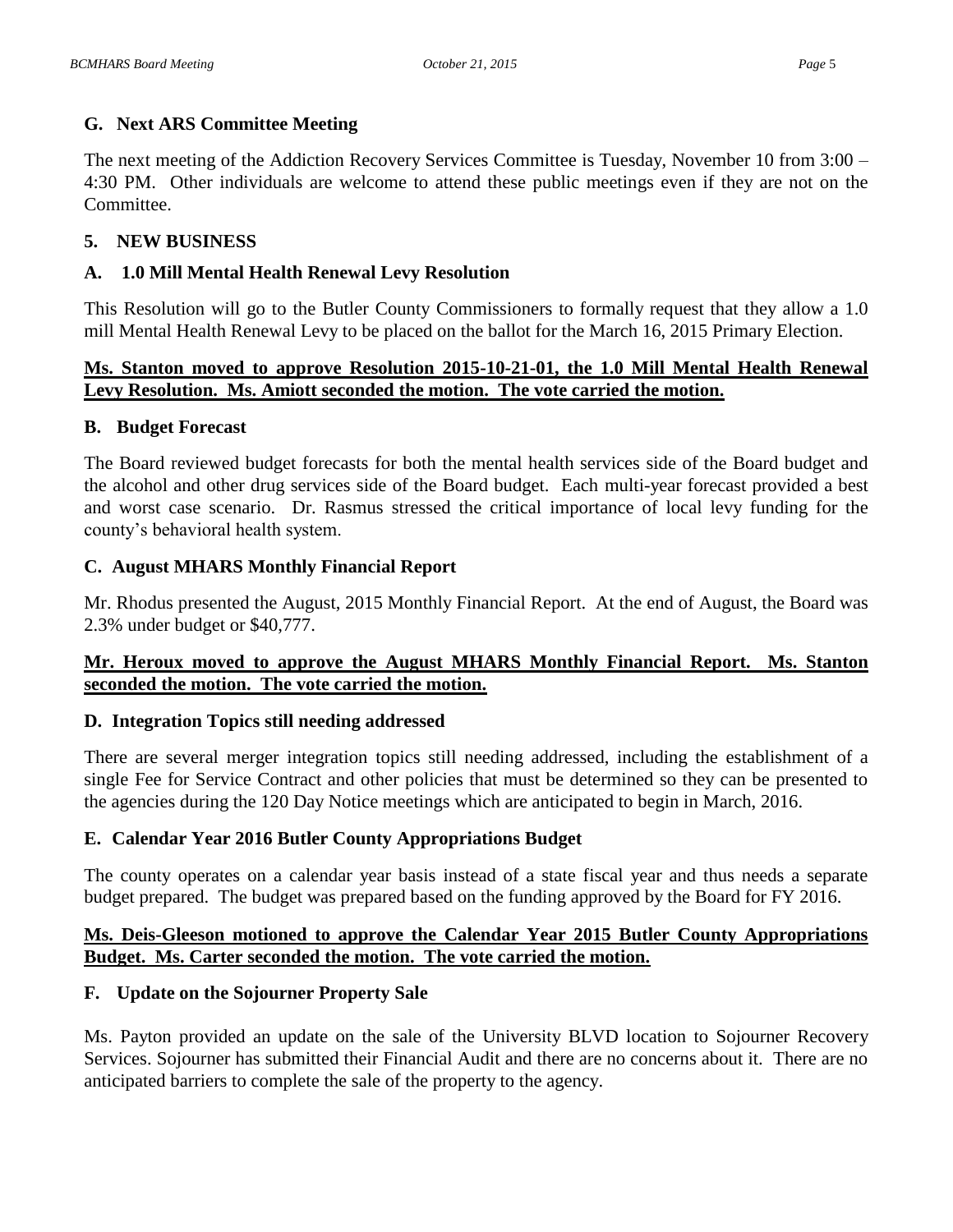**BCMHARS Board MH Funds (9/10/15, 9/14/15, 9/18/15, 9/21/15, 9/23/15, 9/24/15, 9/25/15, 9/30/15, 10/1/15, 10/2/15, 10/6/15)**

**BCMHARS Board ADAS Funds (7/27/15, 7/28/15, 8/5/15, 8/11/15, 8/18/15, 8/19/15, 8/26/15, 9/1/15, 9/3/15, 9/10/15, 9/11/15, 9/14/15, 9/15/15, 9/22/15, 9/23/15, 9/24/15, 10/2/15, 10/6/15, 10/14/15, 10/19/15, 10/20/15)**

**Payments made by Butler County by Direct Deduction: September, 2015**

# **Ms. Amiott moved to approve the above listed vouchers and payments made by Butler County by Direct Deduction for September, 2015. Ms. Stanton seconded the motion. The vote carried the motion.**

## **8. GUEST & BOARD MEMBER COMMENTS**

## **A. Guest Comments**

Mr. Bill Staler informed everyone that the Elderly Services Renewal Levy is on the November ballot as Issue 13. There is no tax increase should the levy pass, and the levy provides necessary services to keep seniors in their homes which makes for better and more fiscally responsible care options.

Ms. Rhonda Benson thanked everyone for making the NAMI Walks for the Mind of America event another success. There will be walk celebration on November 19, 2015. Individuals will be receiving invitations soon.

Ms. Deanna Proctor, CEO for Access Counseling Services, LLC, thanked the Board for the \$5,000 Central Pharmacy allocation.

## **B. Board Comments**

Dr. Rasmus noted that a piece of correspondence that should have been on this agenda was overlooked. He announced that Pank Goulet has retired. Mr. Goulet served as Chief Executive Officer over St. Aloysius Orphanage for many years. Ms. Joan Tumblison is now acting as Interim Director as their Board searches for a new director.

Ms. Desmond shared that the October 21, 2015 Operation Street Smart Training, sponsored by the Board, NAMI Butler County and Beckett Springs, was extremely educational and encouraged everyone to attend should it come back to the area. Ms. Desmond also spoke about the Beckett Springs Open House, the NAMI Walk, and Mental Illness Awareness Week at the public libraries. Board members were also encouraged to assist with the Elderly Services Levy.

Mr. Tucker shared about the mental health awareness and prevention efforts being made in Middletown. He stated that ownership links back to the community are amazing.

## **9. EXECUTIVE SESSION (Personnel Issues)**

**Board Members took a roll call vote to enter into Executive Session. Upon roll call, the vote was: Laura Amiott, Esq - Yes., Jennifer Carter - Yes, Vivian Crooks - Yes, Pat Deis-Gleeson - Yes, Barbara Desmond - Yes, Christine Hacker - Yes, Benjamin Heroux - Yes, Dr. Theodore Hunter - Yes, Wayne Mays - Yes, Dr. Cricket Meehan - Yes, Debbie Stanton - Yes, David Swigonski - Yes, and Lonnie Tucker - Yes**

**Board Members took a roll call vote to exit out of Executive Session. Upon roll call, the vote was:**